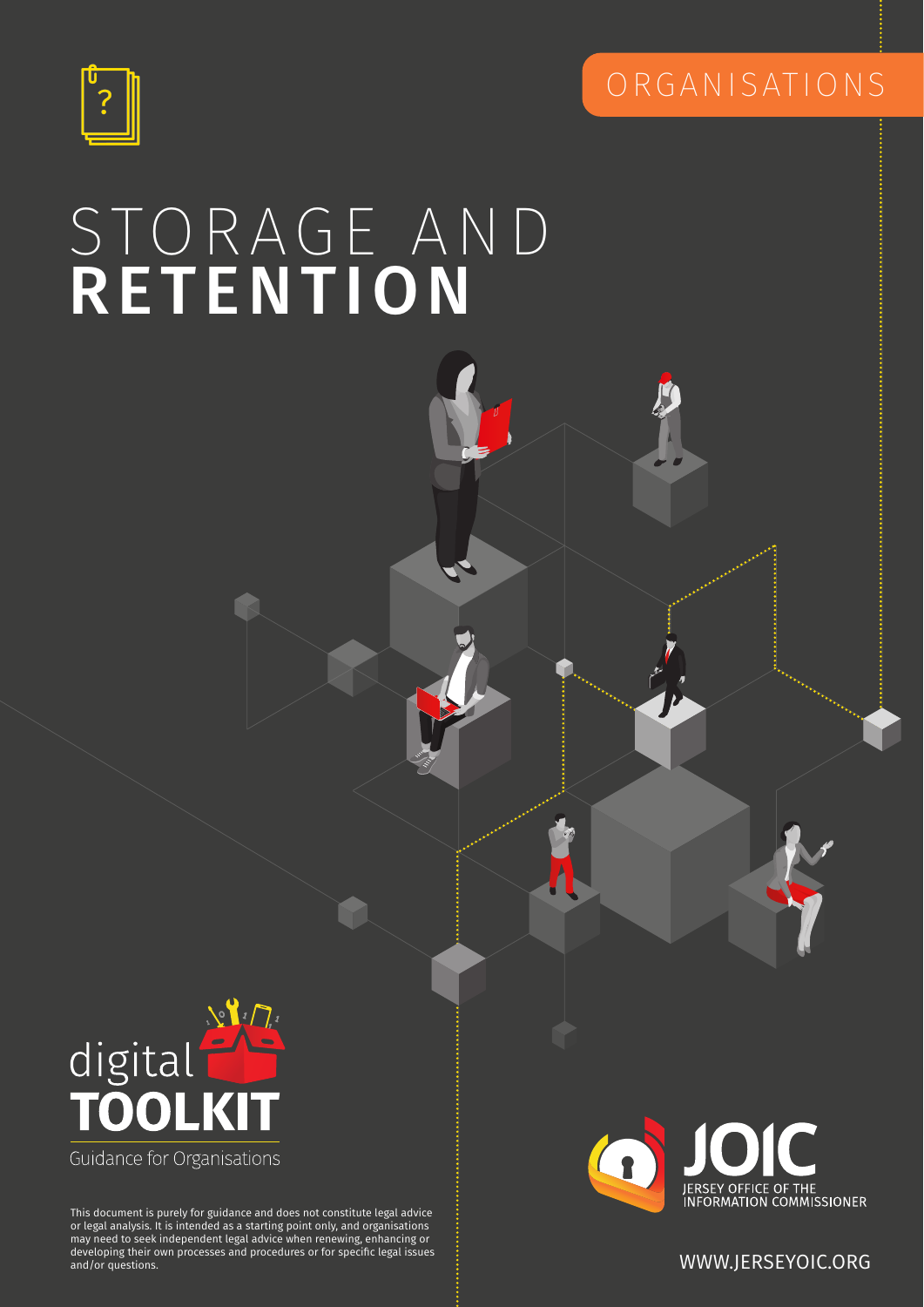

### Storage and Retention

The fifth data protection principle (Art.8(1)(e) of the DPJL) requires personal data must not be kept for longer than is necessary for the purposes for which it is being processed.

## Data protection principles

'A controller must ensure that the processing of personal data in relation to which the controller is the controller complies with the data protection principles, namely that data are;

- Processed lawfully, fairly and in a transparent manner in relation to the data ('lawfulness, fairness and transparency');
- Collected for specified, explicit and legitimate purposes and once collected, not further processed in a manner incompatible with those purposes ('purpose limitation');
- Adequate, relevant and limited to what is necessary in relation to the purposes for which they are processed ('data minimisation');
- Accurate and, where necessary, kept up to date, with reasonable steps being taken to ensure that personal data that are inaccurate, having regard to the purposes for which they are processed, are erased or rectified without delay ('accuracy');
- Kept in a form that permits identification of data subjects for no longer than is necessary for the purposes for which the data are processed ('storage limitation');
- Processed in a manner that ensures appropriate security of the data, including protection against unauthorised or unlawful processing and against accidental loss, destruction or damage, using appropriate technical or organisational measures ('integrity and confidentiality').

## Why is storage limitation important?

Ensuring that you erase or anonymise personal data when you no longer need it will reduce the risk that it becomes irrelevant, excessive, inaccurate or out of date. Apart from helping you to comply with the data minimisation and accuracy principles, this also reduces the risk that you will use such data in error – to the detriment of all concerned.

Personal data held for too long will, by definition, be unnecessary. You are unlikely to have a lawful basis for retention.

From a more practical perspective, it is inefficient to hold more personal data than you need, and there may be unnecessary costs associated with storage and security.

Remember that you must also respond to subject access requests for any personal data you hold. This may be more difficult if you are holding old data for longer than you need.

Good practice around storage limitation - with clear policies on retention periods and erasure - is also likely to reduce the burden of dealing with queries about retention and individual requests for erasure.